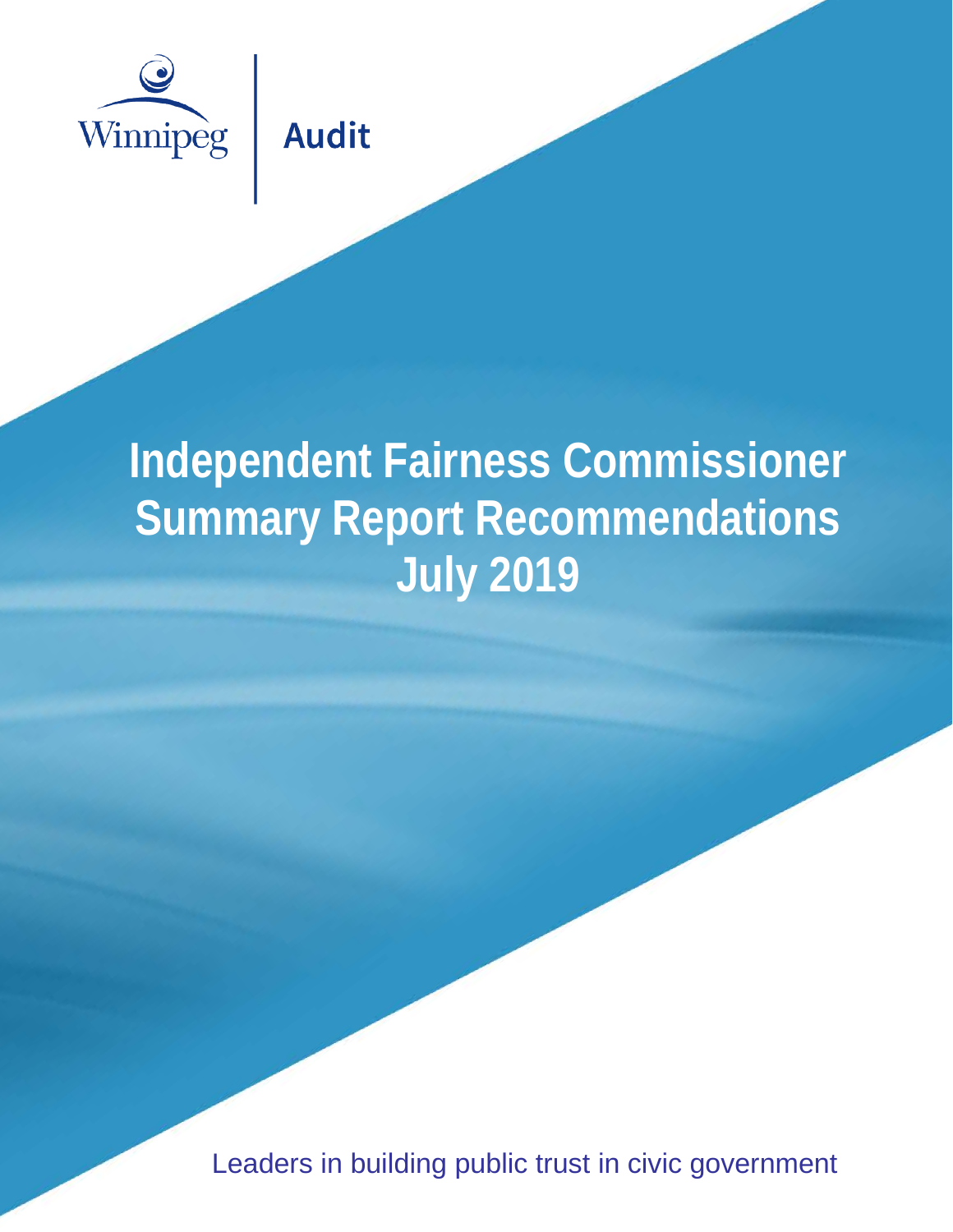# **MANDATE OF THE CITY AUDITOR**

- ♦ The City Auditor is a statutory officer appointed by City Council under *The City of Winnipeg Charter*. The City Auditor is independent of the Public Service and reports directly to Executive Policy Committee, which serves as the City's Audit Committee.
- ♦ The City Auditor conducts examinations of the operations of the City and its affiliated bodies to assist Council in its governance role of ensuring the Public Service's accountability for the quality of stewardship over public funds and for the achievement of value for money in City operations.
- ♦ Once an audit report has been communicated to Council, it becomes a public document.
- ♦ Council mandated the creation of an Independent Fairness Commissioner (IFC) role reporting under the authority of the City Auditor.

# **AUDIT BACKGROUND**

- ♦ Council created the IFC role to have the power to review all Real Estate Transactions and Management Services before they are presented to the Standing Policy Committee and/or Council.
- ♦ In June 2017, the City Auditor engaged Deloitte LLP to provide certain services as part of the IFC role. The first six (6) months of the contract was devoted to developing a Compliance Framework, which is used as the basis for the performance of compliance audits, and creating a report template to ensure consistency in presentation of audit findings to Committee members.
- ♦ From January to July 2018, the IFC completed compliance audits in connection with twenty-five (25) real estate and management services transactions and submitted the associated reports to the SPC PDHDD.
- ♦ After reviewing the findings from the IFC reports issued, the City Auditor identified that a report summarizing the IFC observations would provide meaningful information to Committee members.
- ♦ The summary report was presented to SPC PDHDD on March 4, 2019.

# **AUDIT SCOPE**

- ♦ This report details the IFC recommendations identified in the summary report and management's implementation plan.
- ♦ Implementation status will be monitored through the Quarterly Report Card process.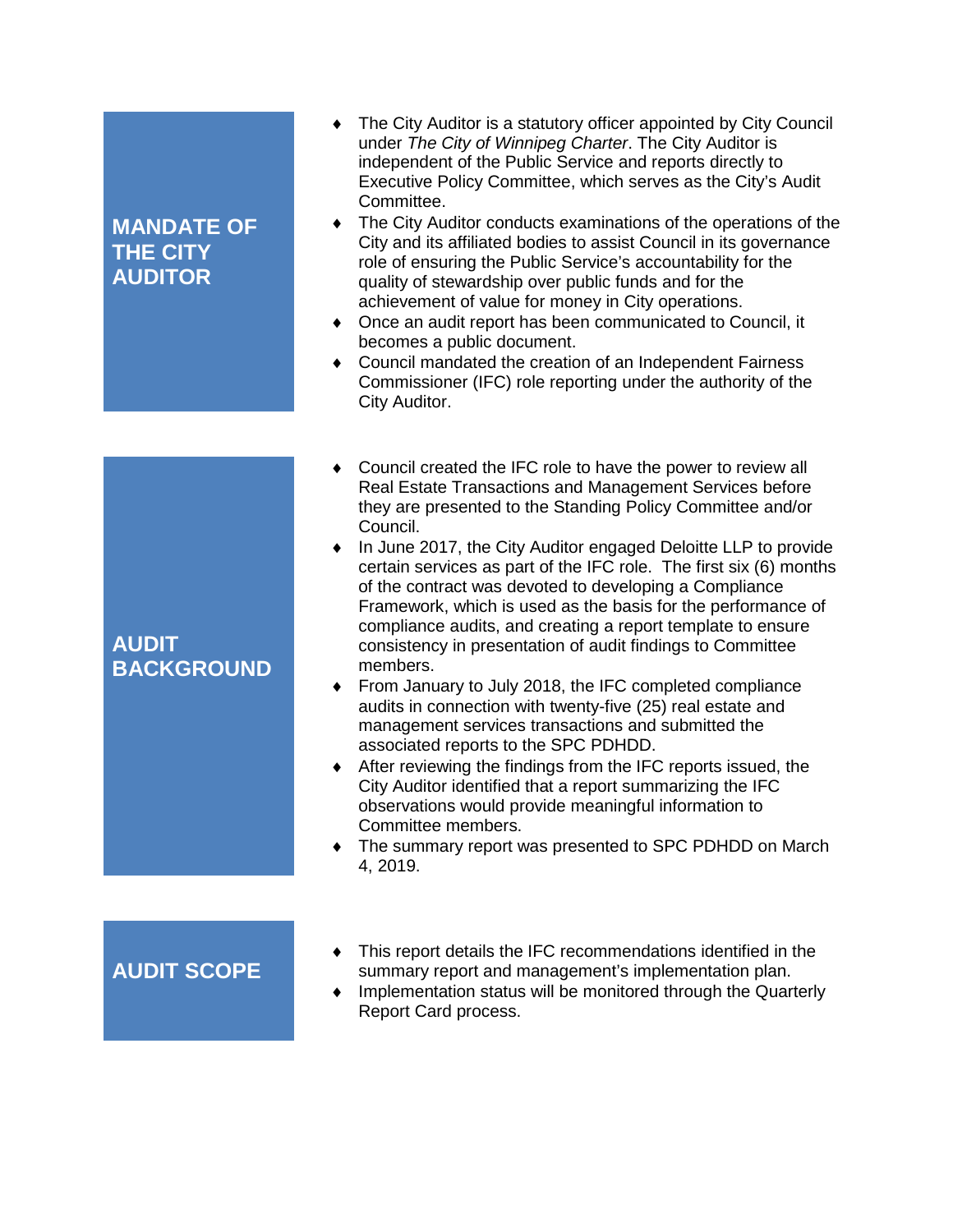**Section 1 - Criteria within the Compliance Framework were not met, due to either insufficient file documentation or lack of compliance with the associated by-laws, policies and/or procedures**

#### **RECOMMENDATION 1.1**

Management should consider the following:

- Additional ongoing training at regular intervals to ensure file preparers are versed in how to appropriately address specific items and related documentation in the Complete Reporting Checklist.
- Identify a process for Management to contact the auditor to discuss any items of uncertainty identified as part of their review as it relates to provided sufficient and appropriate audit evidence.

#### **MANAGEMENT RESPONSE**

Staff training ongoing as the RETMF continues to evolve.

The Real Estate Administrator now reviews all checklists for compliance and file documentation.

Management and the IFC have initiated a round table discussion to address items of noncompliance that Management was uncertain how to address. Discussions to occur as needed moving forward.

**IMPLEMENTATION DATE** Complete and ongoing

# **RECOMMENDATION 1.2**

- Management should consider how to ensure that documentation of diligence associated with its review of the draft administrative report, Complete Reporting Checklist, and related attachments against the RETMF requirements is completed prior to submitting the administrative report to SPCPDHDD/Council for approval.
- Management should consider where modifications to the Complete Reporting Checklist template may be required to provide for the documentation of their review and approval of these documents, prior to submission.

#### **MANAGEMENT RESPONSE**

The Real Estate Administrator is the single point of contact for all administrative reports and is best suited to evaluate deficiencies. As noted in 1.1, the Administrator now reviews all RETMF materials prior to IFC review.

Management has completed several revisions to the checklist to better align the tool with the intent of the RETMF or to improve non-compliant/unaddressed items.

**IMPLEMENTATION DATE** Complete and ongoing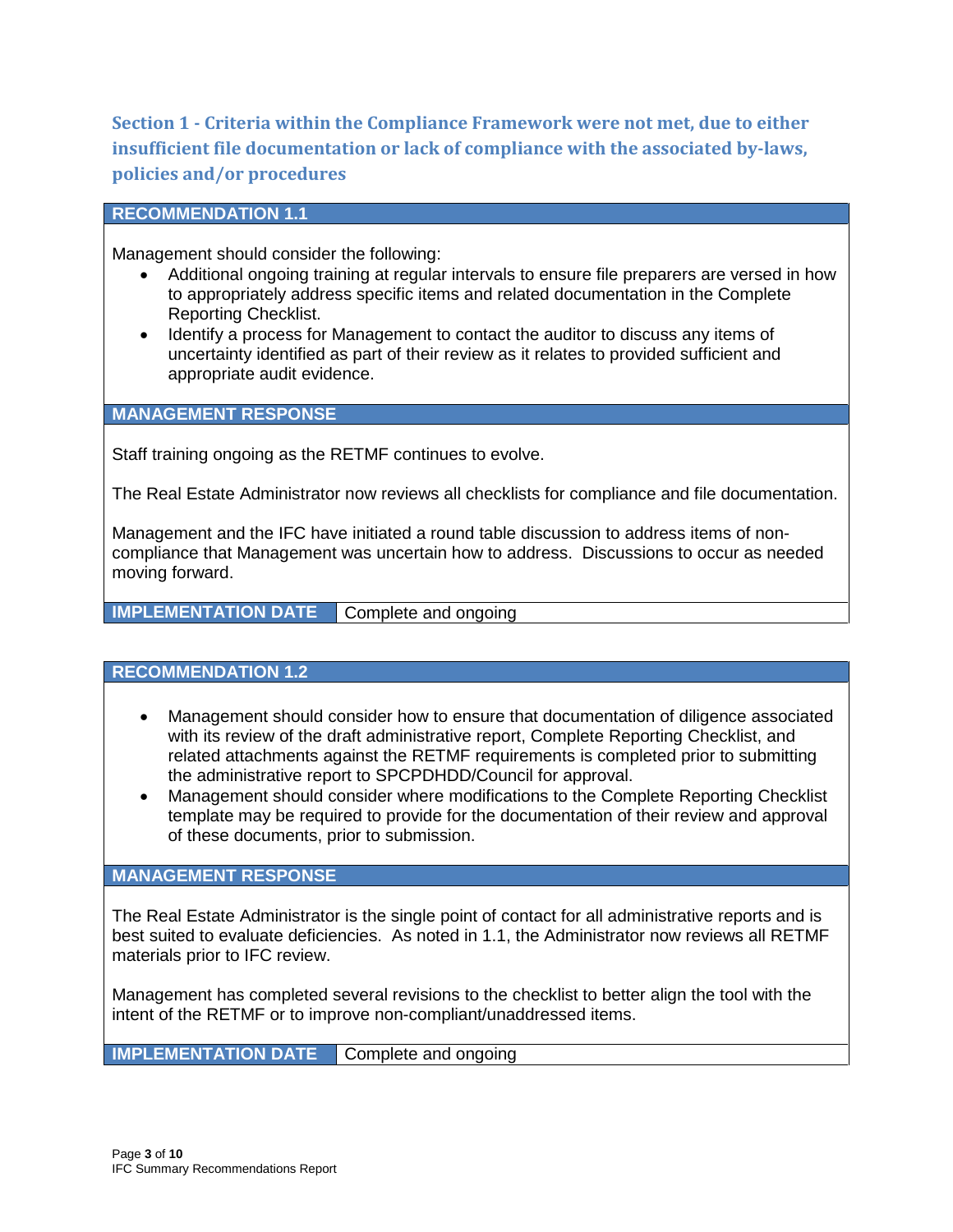# **RECOMMENDATION 1.3**

Management should consider how it can evidence that the appraisal requirement is considered for all Transactions. A standardized template (the "Transaction Appraisal Template") is an example of what can be created to provide documentation and evaluation by the Appraisal Branch of the rationale where it is deemed an appraisal is not required.

#### **MANAGEMENT RESPONSE**

Management will need to consider this suggestion and further discussion may be necessary.

**IMPLEMENTATION DATE** September 30, 2019

**RECOMMENDATION 1.4**

Management should consider if a standardized template should be created to assist in the documentation of the rationale relating to each of the considerations noted in our observation, as well as evidence of approval of the associated determinations by Management and the Appraisal Branch (as required by the RETMF). This template should be developed with consideration to the level of documentation and rigor of analysis that would be appropriate to satisfy the intent of the RETMF.

# **MANAGEMENT RESPONSE**

Management has issued an IFC checklist to staff that outlines common file deficiencies (e.g. Legal has declared the terms and conditions are final), as well as the common report deficiencies (e.g. anticipated transaction date). Should other common items of non-compliance be identified, the checklist will be updated accordingly.

**IMPLEMENTATION DATE** Complete and ongoing

#### **RECOMMENDATION 1.5**

The Transaction Appraisal Template should include a requirement to document, where an external appraiser is required, the Appraisal Branch's considerations regarding:

- Management's considerations relating to the use of a competitive procurement process and engagement of Materials Management in the selection of an external appraiser, in accordance with the RETMF; and
- In cases where an external appraiser was selected from the pre-approved list, confirmation of the appraiser's pre-approval with respect to the particular type of appraisal required.

#### **MANAGEMENT RESPONSE**

The RETMF is clear where an external appraiser is required. Materials Management and Legal Services have been consulted by Management with respect to the competitive bid process, preapproved list and the creation of an appraisal contract. The Canadian Uniform Standards of Professional Appraisal Practice dictate the type of property which a professional can appraise.

**IMPLEMENTATION DATE** Complete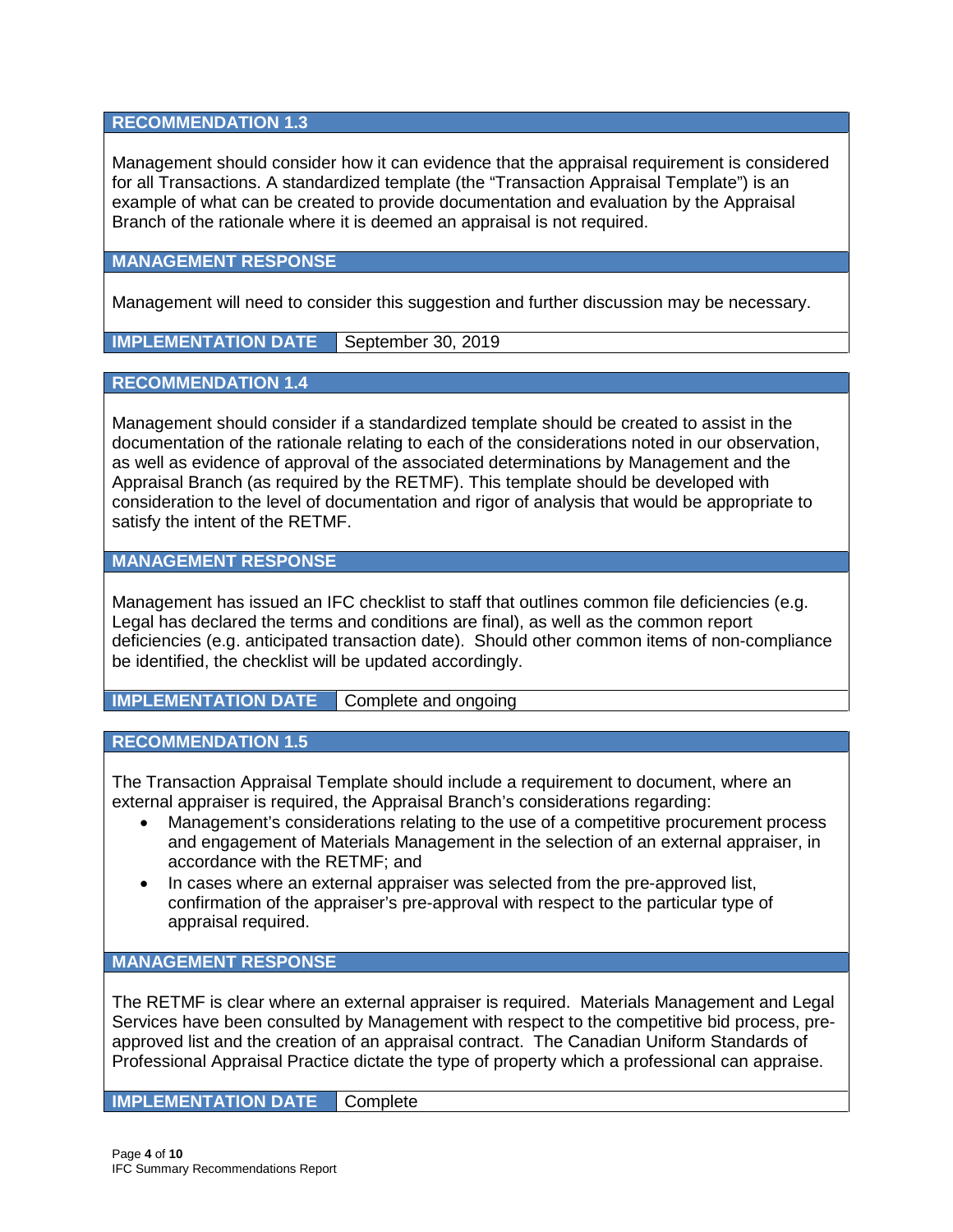## **RECOMMENDATION 1.6**

Management should consider how the Complete Reporting Checklist should be amended to provide for documentation of review of the property appraisal by an accredited member of the AIC as well as a member of RED or PMB (as applicable to the Transaction). This documentation should include the name of the reviewer, date of review, verification that the form of documentation is compliant with the RETMF, as well as evidence of the reviewed document in the file.

# **MANAGEMENT RESPONSE**

The checklists and appraisal reviews can function independently and combining the two may impact productivity.

The Checklist and Appraisal Review Memo now provide a sufficient level of review.

**IMPLEMENTATION DATE** Complete

# **RECOMMENDATION 1.7**

Management should consider developing a standardized market analysis template to ensure that a consistent approach is utilized, and that the analysis completed is appropriate and sufficiently thorough in every instance.

PMB should ensure that the Client department completes the Client Questionnaire template provided in the RETMF.

## **MANAGEMENT RESPONSE**

Management agrees and will begin developing a Market Analysis template for use in the future.

Management also agrees Client Questionnaires should be completed.

**IMPLEMENTATION DATE** In process

# **RECOMMENDATION 1.8**

- Management should consider formalized and documented guidelines that are clear as to the required recipients of Information Circulars under various applicable circumstances.
- The RETMF Complete Reporting Checklists should be amended to include documentation of responses received to Information Circulars.

**MANAGEMENT RESPONSE**

Circulars are standardized and do not change from property to property or from staff to staff. The circulation is addressed through an email mailing list which cannot be altered by staff. Management agrees with inclusion of circulation responses.

**IMPLEMENTATION DATE** September 30, 2019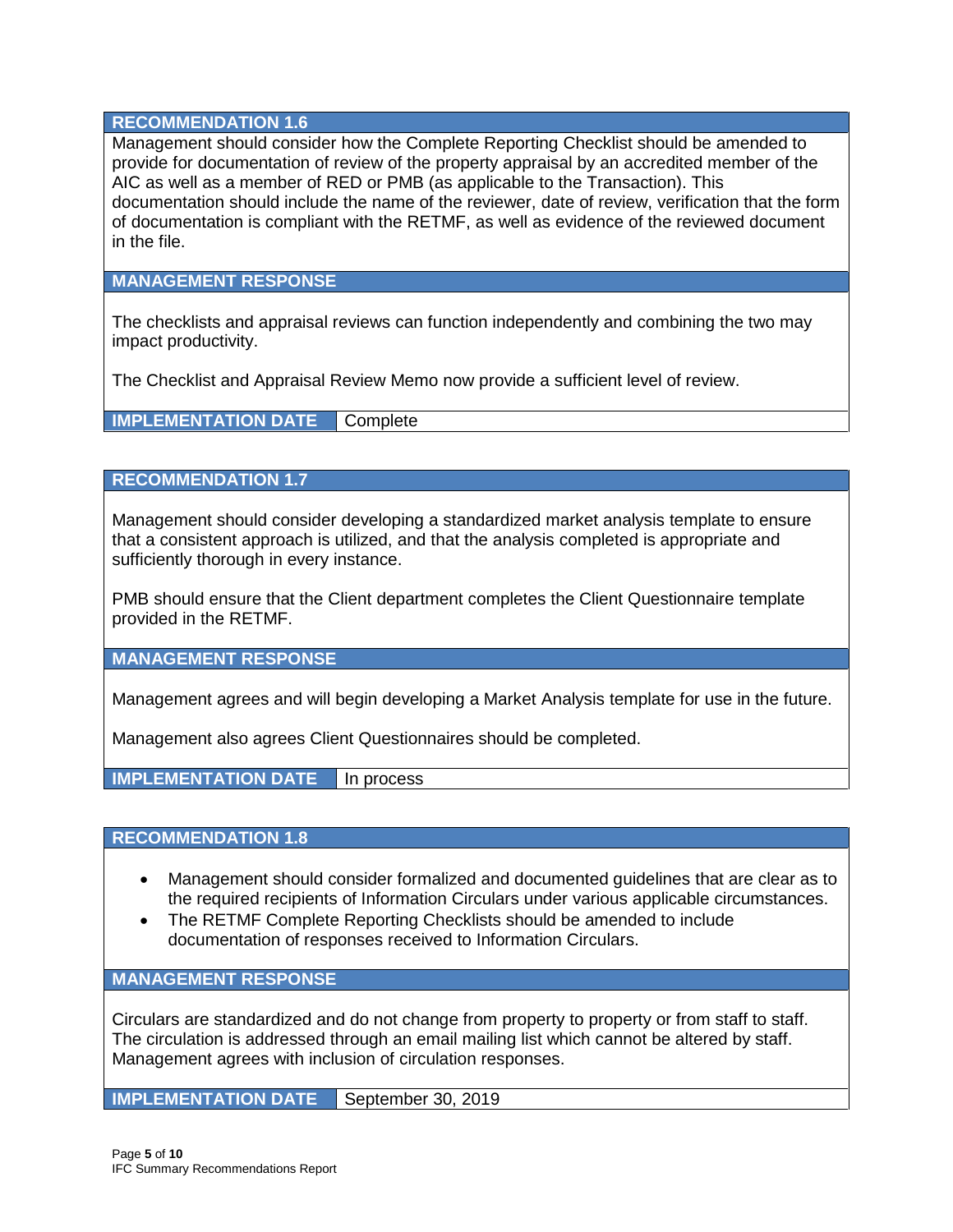# **RECOMMENDATION 1.9**

The terms and conditions template provided by Legal Services for use in these Transactions should be reviewed with Management to ensure the objectives of the RETMF are met, and to ensure the corresponding evidence required is retained within file documentation.

# **MANAGEMENT RESPONSE**

Legal Services will add a clause to the Terms and Conditions attached to the administrative report that clarifies tenants are responsible for the cost of remediation where the tenant has contaminated the City property.

**IMPLEMENTATION DATE** August 30, 2019

**RECOMMENDATION 1.10**

Management and Legal Services should consider how it can formalize a process to ensure that Legal Services' confirmation and approval of transaction legal documentation in its final form is documented and retained in the Transaction file.

**MANAGEMENT RESPONSE**

Management has requested email confirmation from Legal Services that the terms and conditions of the transaction are finalized, which is then placed on file.

**IMPLEMENTATION DATE** complete

# **RECOMMENDATION 1.11**

Management should ensure that a Risk and Complexity tool is completed, reviewed, and retained within each Transaction file, as required by the RETMF.

**MANAGEMENT RESPONSE**

Management agrees and this is being done.

**IMPLEMENTATION DATE** complete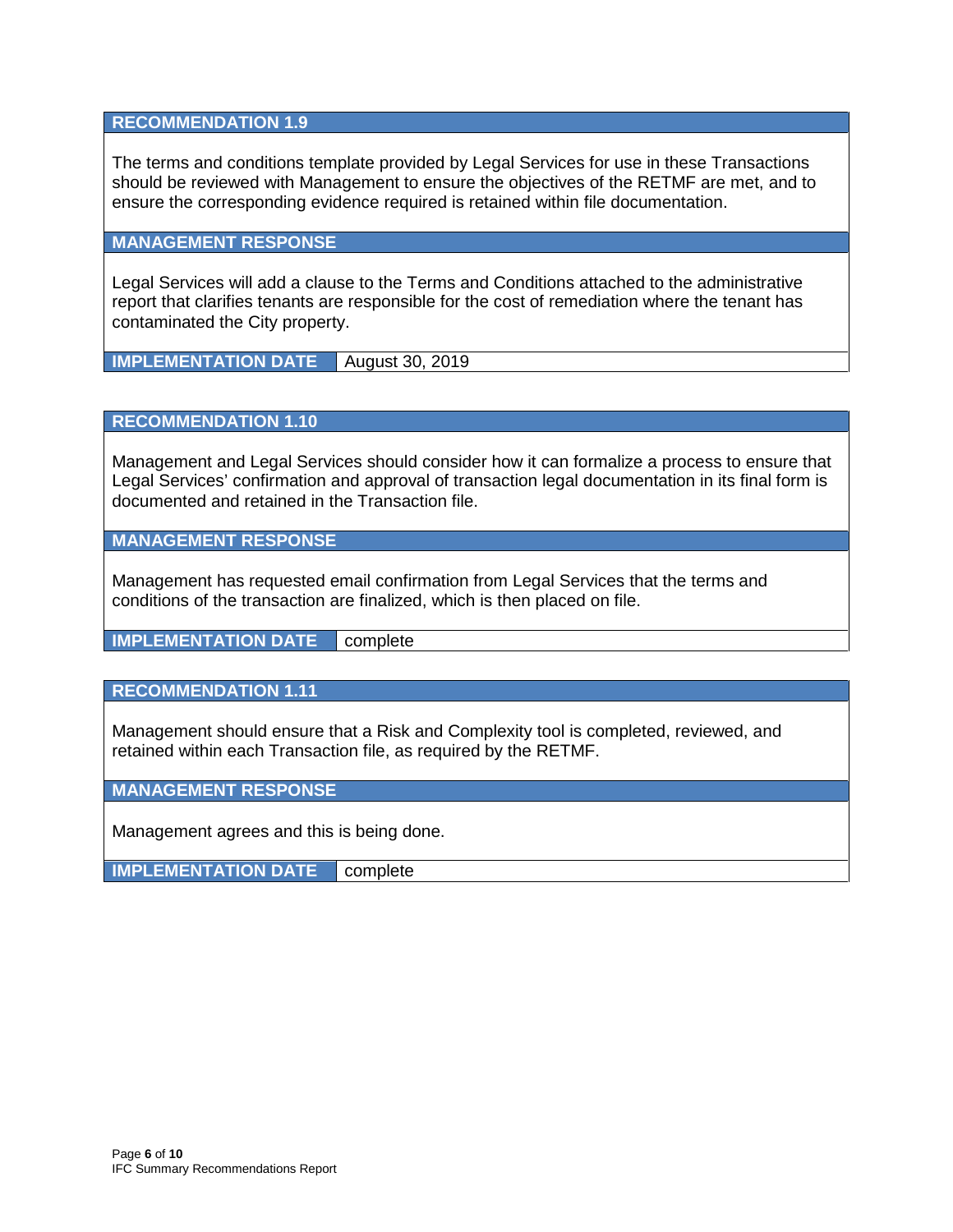# **Section 2 - Aspects of the Compliance Framework that do not align with current departmental practices**

#### **RECOMMENDATION 2.1**

Management should formalize and document clear guidelines as to the required recipients of Information Circulars under various applicable circumstances and types of transaction.

**MANAGEMENT RESPONSE**

As noted earlier, circulation recipients do not change and are consistently applied.

**IMPLEMENTATION DATE** complete

**RECOMMENDATION 2.2**

A review as to the relevance of an appraisal with respect to particular types of transaction should be undertaken by PP&D. To the extent that it is agreed and determined appropriate that an appraisal would not be warranted for a specific Transaction or circumstance, the RETMF should be amended to provide for these situations.

**MANAGEMENT RESPONSE**

Management agrees and will further evaluate

**IMPLEMENTATION DATE** September 30, 2019

# **RECOMMENDATION 2.3**

Management should consider an amendment to the Framework which removes this criterion (4.01), and consider the implementation of an alternate process, if required, to ensure compliance with the criterion.

# **MANAGEMENT RESPONSE**

Criteria 4.01 (delegation of transaction approval) is not relevant for IFC purposes and should be removed from the Compliance Framework.

**IMPLEMENTATION DATE** To be reviewed by IFC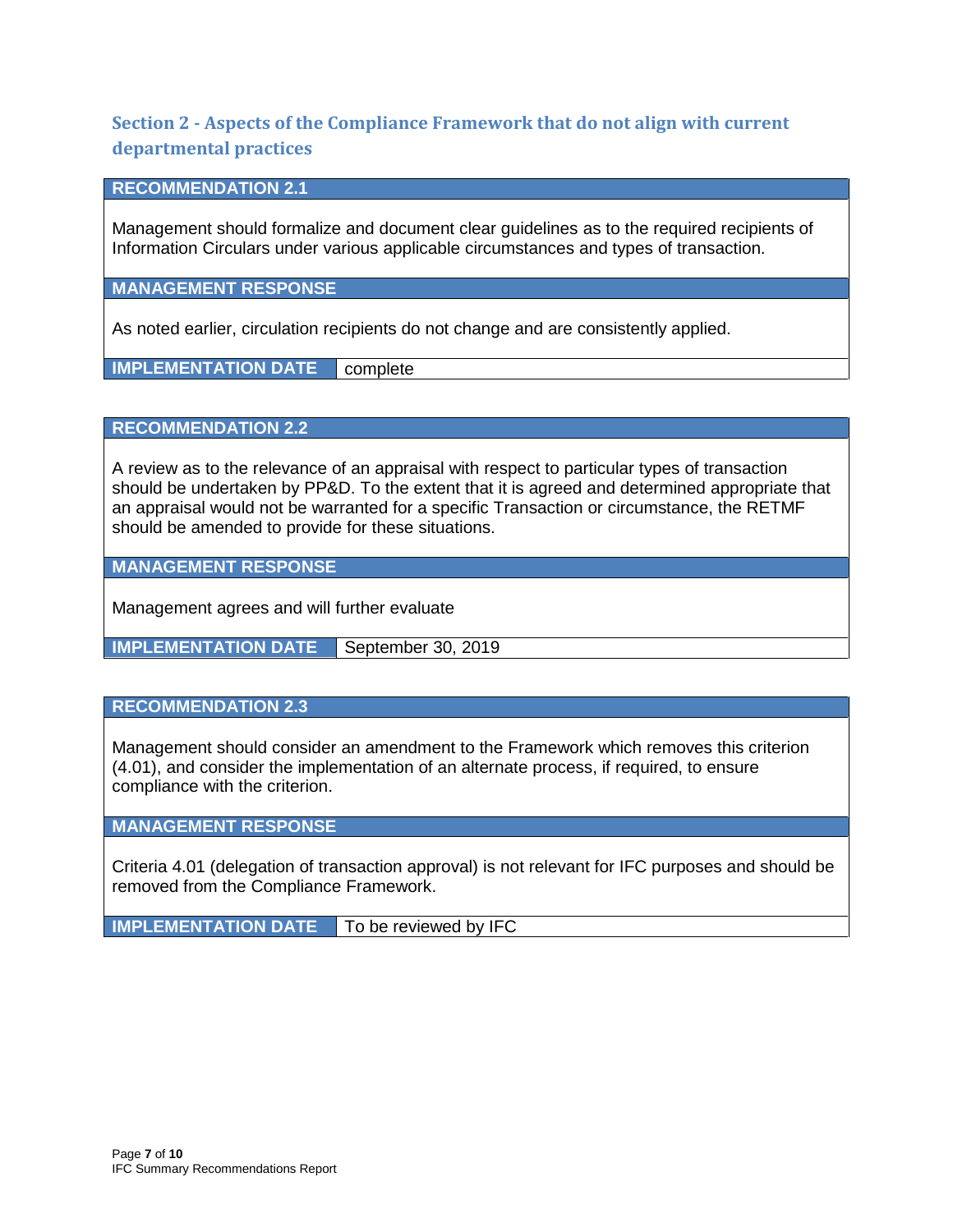# **Section 3 - Certain types of transactions were not specifically contemplated within the Compliance Framework**

# **RECOMMENDATION 3.1**

- These transaction types should be reviewed in light of the RETMF as well as other applicable City by-laws, policies, and procedures to determine the appropriate criteria to ensure a Transaction is completed in a fair, transparent and open manner.
- Management should formalize and document these criteria through an amendment to the Compliance Framework.

**MANAGEMENT RESPONSE**

Two new transaction types will be reviewed for the June SPCPDHDD meeting and will inform how to address transactions not considered in the RETMF

**IMPLEMENTATION DATE** | September 30, 2019

# **Section 4 - Process improvements noted as in process still to be addressed**

**RECOMMENDATION 4.1**

In future instances where PP&D attributes non-compliance to in-process improvements related to the RETMF, Management should provide a clear implementation timeline with respect to the deficient item(s) in their unaudited responses. This implementation timeline should be formalized and progress against it monitored by City Audit.

**MANAGEMENT RESPONSE**

Management agrees

**IMPLEMENTATION DATE** | August 31, 2019

# **RECOMMENDATION 4.2**

A review of the current status of the Tracking Database and requirements to complete and implement the database should be undertaken. This implementation process should be formalized and progress against it monitored by City Audit.

**MANAGEMENT RESPONSE**

Management agrees

**IMPLEMENTATION DATE** August 31, 2019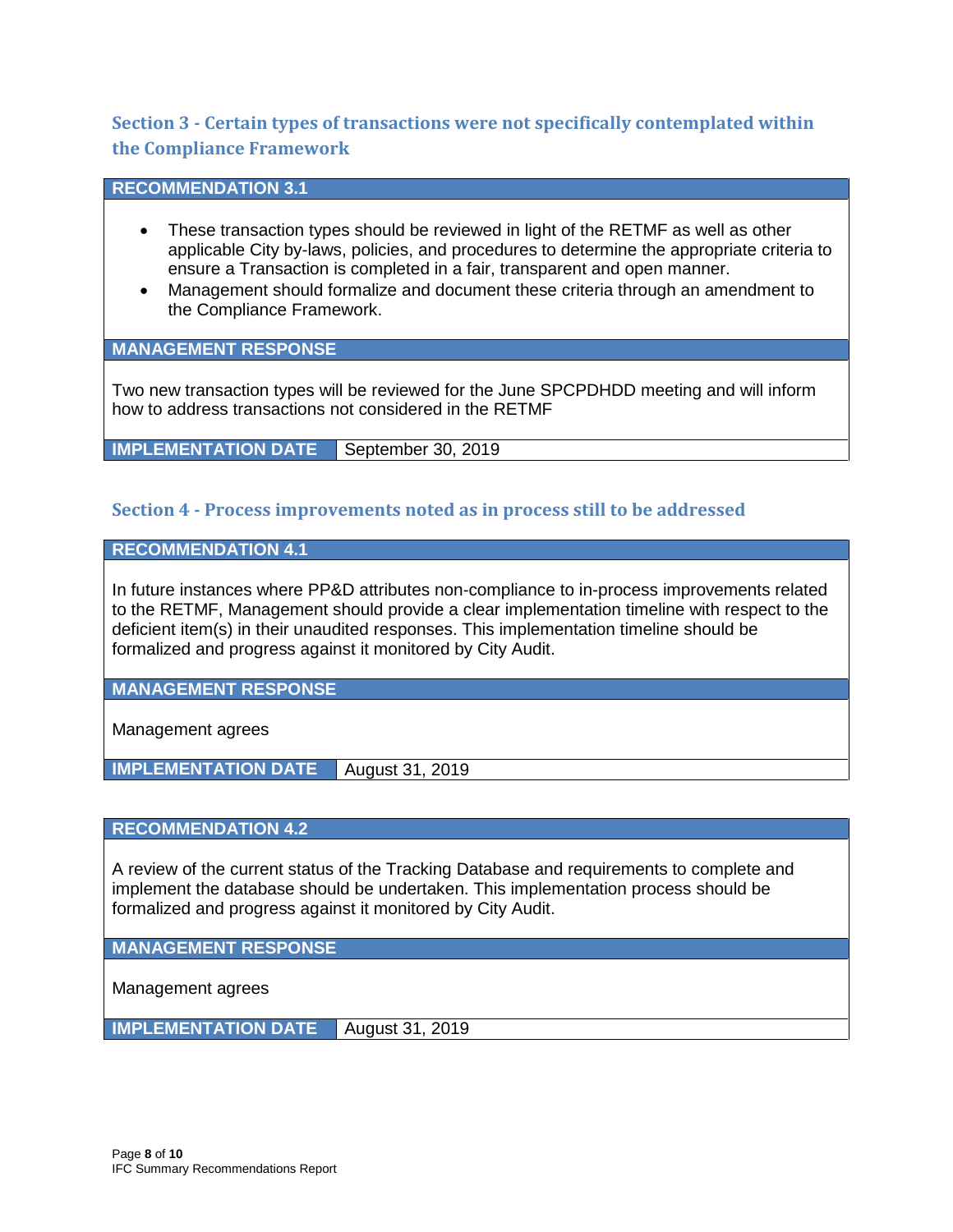# **Section 5 - Certain aspects of the RETMF require further clarification**

## **RECOMMENDATION 5.1**

A standard market analysis template should be created that clearly outlines and describes the full scope of inputs, analyses and disclosures required for a complete market analysis. These include, but are not limited to:

- All criteria presented in the RETMF related to various occupancy costs on a total basis or cost per square foot;
- Total estimated leasehold costs per year;
- Total expected cost to the City for each specific location;
- The Client Requirements Questionnaire in Appendix I of the RETMF should be required to be submitted with all client department requests for a property from PMB and RED; and
- Amendments to the RETMF for the deficiencies observed should be considered by Management.
- We also recommend that certain procedural elements associated with the completion of a market analysis, such as the process for undertaking a market scan, are clearly formalized within the template.

# **MANAGEMENT RESPONSE**

Management agrees and will begin developing a Market Analysis template for use in the future.

**IMPLEMENTATION DATE In Progress.** 

#### **RECOMMENDATION 5.2**

- Appraisal requirements with respect to non-monetary or non-market transactions should be formalized in order to clarify the conditions that would warrant an appraisal to be performed (e.g. driven by nature of transaction or order-of-magnitude estimate of value).
- Appraisal requirements and complete reporting requirements related to opportunity costs and non-monetary Transactions should be reviewed by PP&D to ensure the objectives of the RETMF are fully met, and the RETMF amended accordingly.

**MANAGEMENT RESPONSE**

Management agrees

**IMPLEMENTATION DATE** September 30, 2019